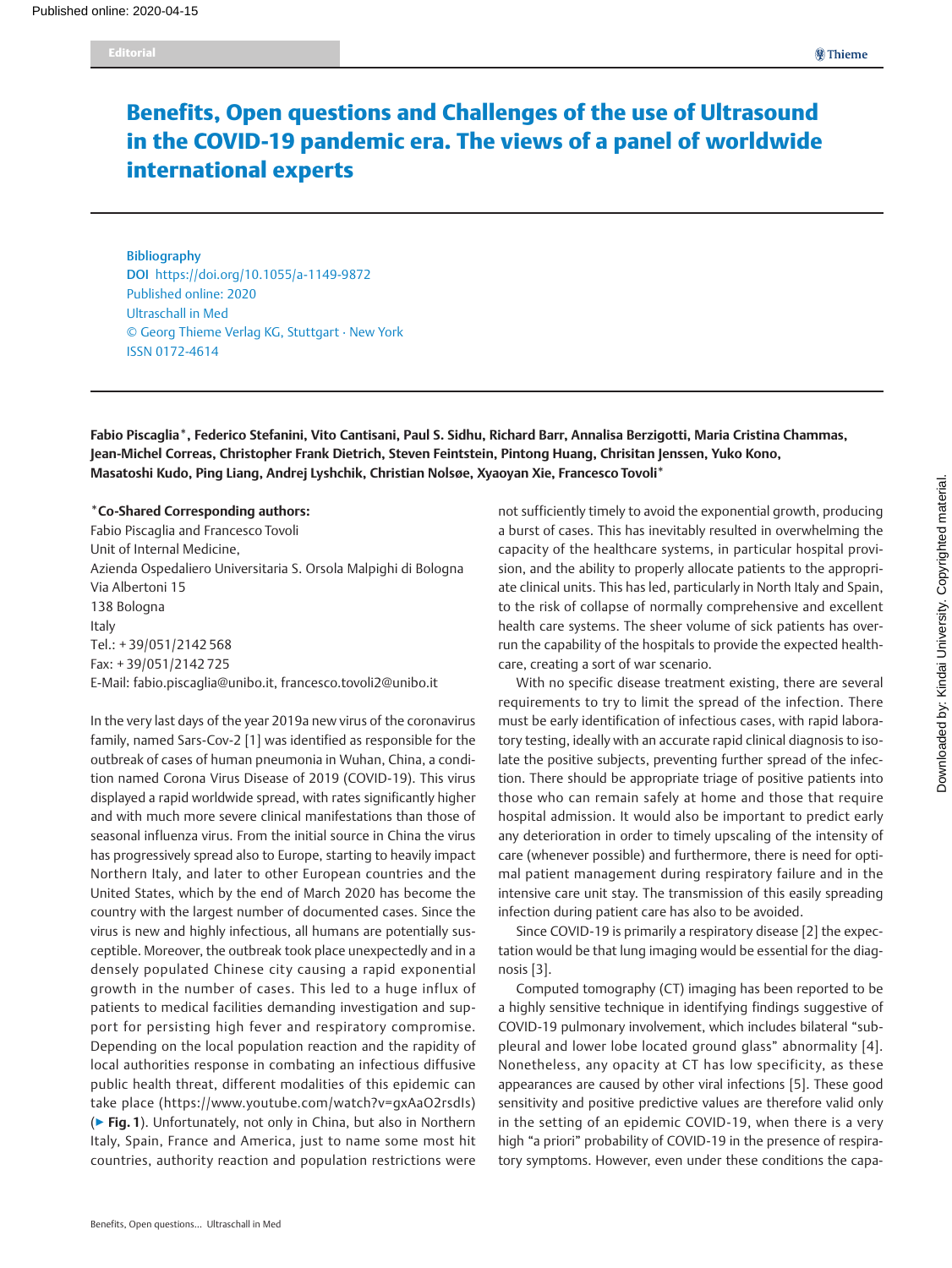

▶ Fig. 1 Examples of spread of infectious disease under different counteracting measures and burden on the health care system. Panel A = no measure is taken. The agent spreads very fast, making susceptible subjects to disappear and be replaced by dead or immune subjects. During the peak of infected subjects the demand of assistance largely passes the capacity of the health care system to react (dashed white line) and potentially leading to a collapse of healthcare. Panel B = counteracting measures are taken, but not rapidly and intensely enough to avoid the peak of infected subjects passing the capacity of the healthcare system to react. Management of patients out of the best standard of care is necessarily adopted. Panel C: counteracting measures are taken strict and timely enough to avoid the peak of infected subjects to pass the capacity of reaction of the healthcare system, which is able to maintain the best standard of care for everyone.

city of CT to rule out COVID-19 in the presence of negative pulmonary findings is far from sufficient [6, 7].

Against this background, a panel of internation experts has taken the opportunity to evaluate the position of ultrasound (US) in the management of COVID-19, in order to summarize for our journal readers, an outlook of the benefits, but also open questions and challenges of the use of US in the setting of COVID-19 epidemic [8].

Typically, the COVID-19 pulmonary involvement initially affects the declivous areas, corresponding to the superficial areas of the lungs, usually in the posterior basal regions ( $\triangleright$  Fig. 2) [4], probably because sick patients tend to sit or lie in bed for most of the time. Fortunately, these areas are explorable with chest US and these areas of abnormality were shown to be possibly detected also early in the course of the disease, as shown by Su et al in this issue of the journal [8]. The pulmonary involvement may then become extensive with the progression not only of the local severity of the disease, but spreading to involve the entire lung fields bilaterally. At the most severe stage, US is nearly invariably able to detect the pulmonary involvement, but the sensitivity of US in the early phase has not yet been definitively elucidated ( $\triangleright$  Fig. 2).

Typical patterns of the COVID-19 pulmonary involvement are the appearance of multiple B-lines, with heterogeneous involvement of the lungs (mixing A and B patterns nearby, in a different manner from cardiac pulmonary edema, which shows homogeneous increase in B lines), appearance of thickened and irregular pleural contour line, onset of small superficial consolidations and in more severe cases large areas of consolidation with air bronchograms and also minimal or rarely larger pleural space fluid effusions (▶ Fig. 3). However, since the role of CT in COVID-19 is still questioned [6], that of US is not unexpectedly even more debated and uncertain.



▶ Fig. 2 Examples of CT appearance of the pulmonary involvement by COVID-19. Panel A = moderate left lung posterodorsal ground glass opacity. Panel B = Mild right lung postero basal subpleural infiltrate. Panel C = extensive bilateral diffuse lung alterations with ground glass appearance, perilobular thickening and small consolidations.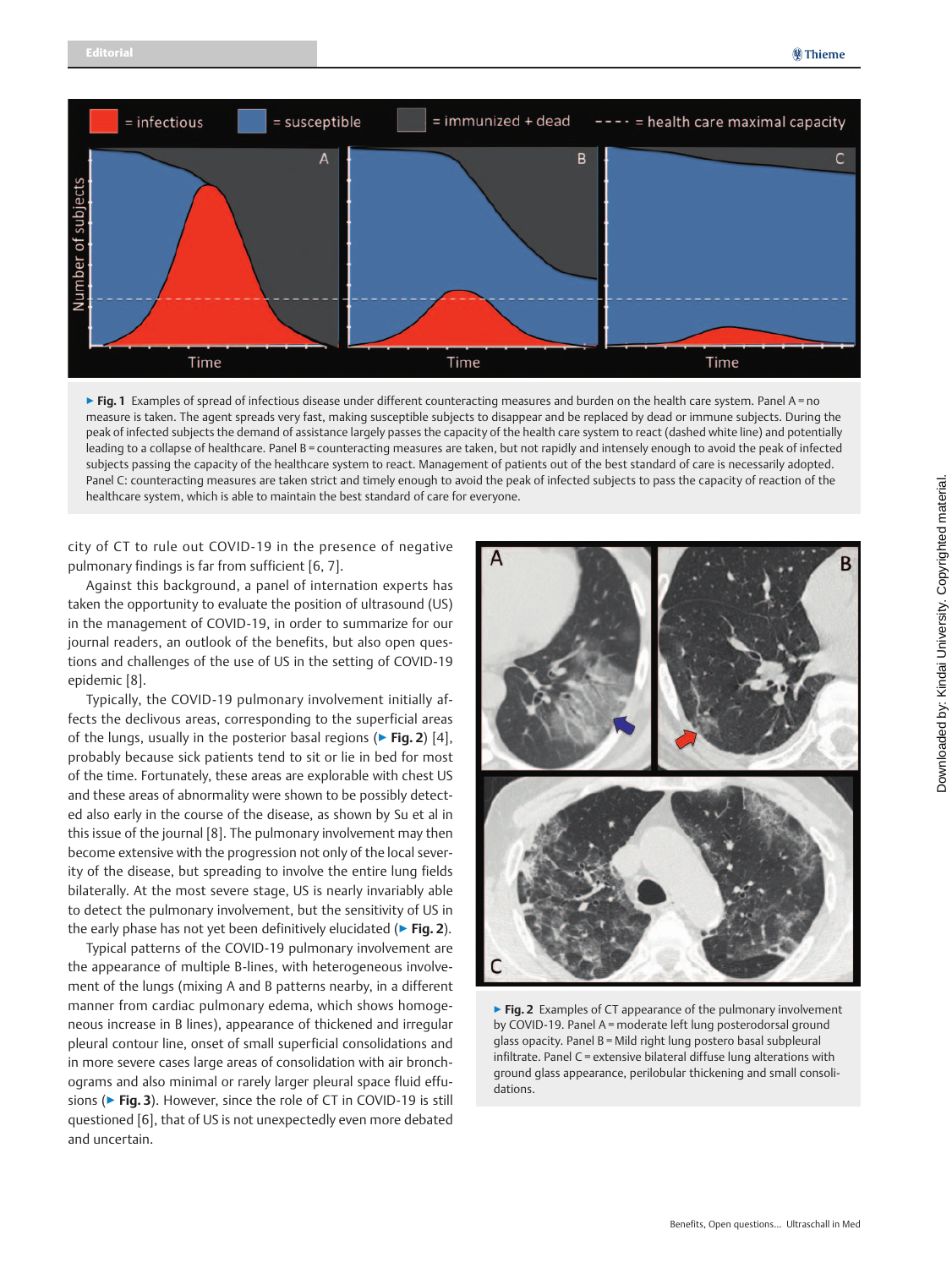

▶ Fig. 3 Illustrations of lung US patterns in COVID-19. A) normal A pattern in longitudinal scan (green arrows indicate A lines). R = rib shadowing; B) black and white or A/B pattern in a scan along the intercostal space (increased number of B lines, light blue arrow indicates one B line); C) coalescent B lines (indicated by the blu arrows) or «white lung» pattern; D) jagged/scarred pleural line with an emerging small consolidation (yellow arrow); E) more prominent basal consolidation of the right lung (orange arrow) with hyperechoic air bronchogram (white arrowhead). d = diaphragm.

We would like therefore to suggest a list of potential benefits of US and raise some unanswered clinical questions in this setting:

1) Ultrasound can detect signs of pulmonary involvement [8]. Findings of pulmonary interstitial syndrome (± with consolidations) associated with fever, absolute lymphopenia and variable increase in LDH, ferritin, C-reactive protein and Interleukin-6 [9] are extremely suggestive of COVID-19 in an epidemic setting such as the current situation. Whether or not additional testing, such as throat/nasal swab for RNA testing [10] and/or chest plain X-ray and/or CT imaging remain absolutely and immediately mandatory or alternatively patients can be directly allocated to COVID-19 wards has to remain a decision based on the local and continuously changing circumstances. Crowding of patient at first aid /emergency facilities, time to obtain results of swab RNA testing [10] and chest CT imaging, often taking some hours, particularly when demand is high, have to be taken into consideration.

To correctly establish the appropriate use of US in the diagnostic triage of COVID-19, there is a lack of relevant scientific information. Important aspects that are needed include the sensitivity of the US technique for different degrees of pulmonary involvement (Su et al report on a limited number of cases) [8], the positive predictive value either in a setting of COVID-19 endemic disease or under normal conditions, the negative predictive value for mild, moderate and severe involvement. Briefly, despite some benefits of US, its role in clinical decision-making when imaging the individual suspected case is yet to be established.

2) Whether US can be utilized and is cost/effective in detecting the progression (or regression) of the severity of lung involvement over the days, with either in- or out-patients (in other words the capacity to distinguish mild, moderate and severe involvement) is still to be adequately investigated and clarified. A positive answer to this question would bring US into possible use in patient monitoring, potentially integrating with the chest X-ray or CT.

3) There is a potential benefit from the use of US in intensive care units to assess the effect of clinical maneuvers, such as bronchoscopy, aiming at restoring bronchial patency, following an US detection of poorly ventilated large consolidations. Ultrasound can additionally detect pneumothorax, which occurs either spontaneously or favored by pulmonary regions of hyper-insufflation in ventilated patients. Whether US could also be utilized at the bedside to screen for patients who could be candidates that would perhaps benefit from non-invasive ventilation or from lying in prone position, also deserves investigation (e. g. extensive consolidations of the posterior regions, especially without bronchograms would not suggest any benefit in placing patients in a prone position; conversely consolidations with extensive air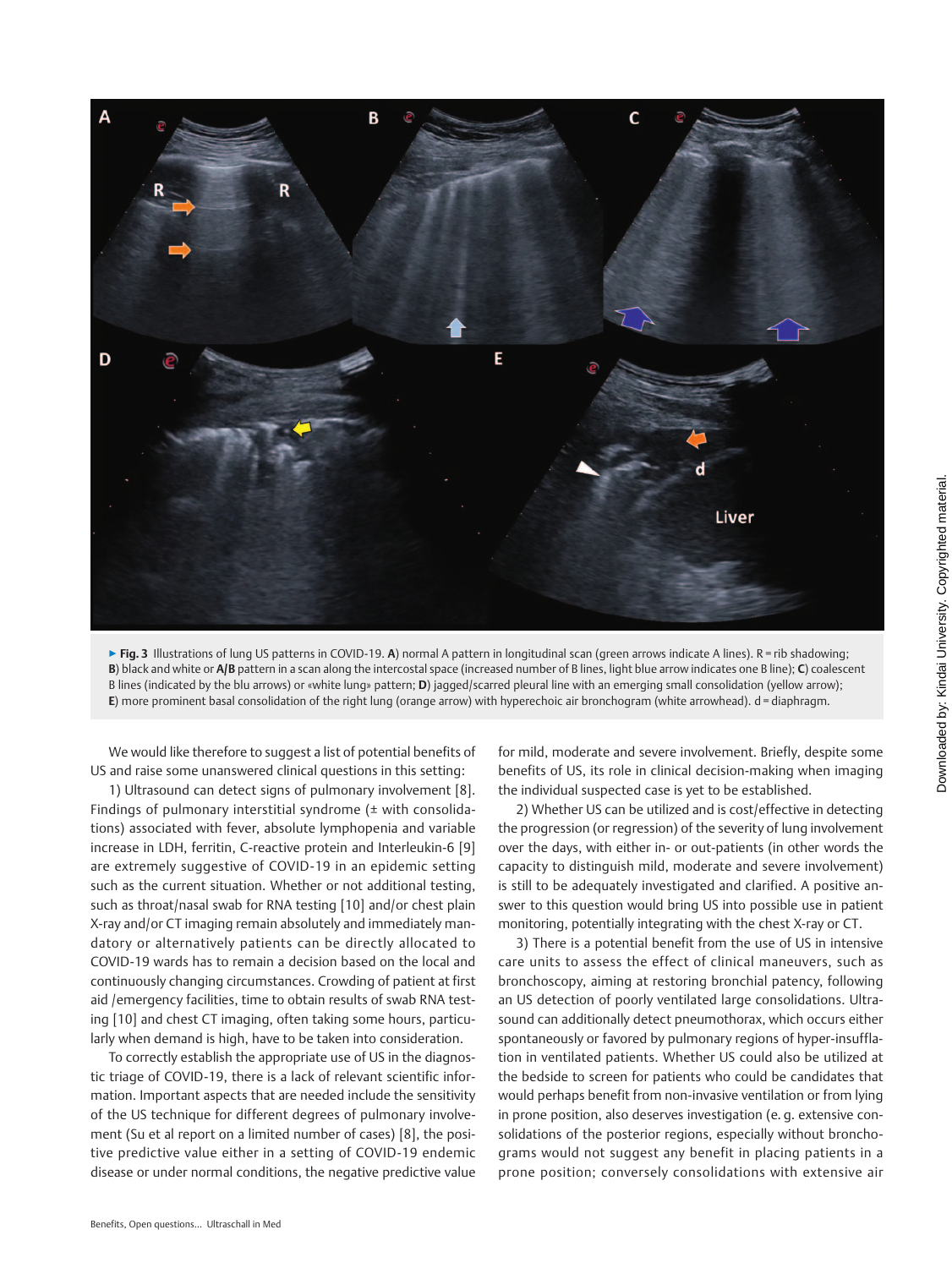bronchograms are pulmonary regions likely to be recruited by increasing ventilation pressure). Basal lung US was not able to predict oxygenation response to the prone position in non COVID-19 acute respiratory distress syndrome, but was instead predictive of improved aeration gain in the anterior areas [11].

4) Ultrasound is very useful to guide pleural punctures for safer fluid drainage and for the assessment of the changes in the amount of pleural fluid, which is an established practice, although pleural effusions are not a typical feature of COVID-19.

5) There is clear scope for the US assessment of the heart and vena cava, particularly when COVID-19 might be combined with cardiovascular comorbidities. Ultrasound may guide the amount of intravenoius fluids to be infused (obviously less recommended in wet lungs and in overdistended vena cava) and assess left and right ventricular function in case of suspicion of cardiac failure. Such assessments may also be performed adequately with pocket size scanners [12].

6) Portable US scanners can also be transported easily to the home of patients with fever and mild symptoms or to mobile triage checkpoints for such patients to search for signs of pulmonary involvement. In this way, US could provide additional information beside pulmonary auscultation and oxygen saturation (with a finger pulse-oximeter), which are the only home or mobile checkpoint visit tools presently available for respiration investigation. However, the real cost or effectiveness of such a strategy is speculated.

7) Ultrasound has the potential in the future to be operated remotely, with mechanical arms moving the transducer on the patient who lies isolated in protected rooms, limiting the risk of viral transmission.

8) A urgent need is felt of worldwide standardization of reporting modalities in lung US and especially in COVID-19 [13].

Despite the wide availability of US, its low cost, portability, patient acceptability, and ease of use in the poorly cooperative patients, in comparison to a CT or X-ray, there are a number of serious challenges in the use of US in the setting of COVID-19.

1) There is a prolonged exposure of US operators to patients and vice versa, longer and closer than with CT examinations, which can increase the risk of coronavirus transmission. Therefore, when scanning COVID-19 positive patients (or patients at high risk of being COVID-19 positive) US operators should wear adequate personal protective equipment (PPE), including FFP2 = N95 or FFP3 faces masks, gloves, disposable caps and shoe covers and protective glasses or goggles or face barriers (▶ Fig. 4). This equipment aims to protect operators from potentially infectious patients, but also to protect patients with unconfirmed suspicion upon COVID-19 from receiving COVID-19 from asymptomatic and unaware health care operators.

2) Ultrasound scanner boards are not designed to be cleaned with liquid disinfectants, liquids will almost invariably saturate the keyboard or the command buttons. New US scanners should take into consideration these aspects, namely the resistance to disinfectants and the ease to clean and disinfect the main body of the equipment.

3) Modalities of disinfection of transducers have been inadequately optimized and are unknown to many operators. Under normal conditions a cleaning tissue to wipe the transducers might

▶ Fig. 4 Ultrasound of COVID-19 infected patients demands extensive use of Personal Protective Equipment (PPE) and possibly protection of Ultrasound equipment in the hypothesis they should be moved out of the "dirty, COVID-19 +ve" rooms, but can be carried out at the bedside, avoiding to move COVID-19 +ve patients to

hospital rooms utilized by COVID-19 negative subjects.

**@Thieme** 

be sufficient. However, with the increase in hazardous transmittable infections (e. g. SARS-CoV-2, carbapenemase-producing enterobacteriaceae, methicillin resistant staphylococcus, etc.) more research should be devoted to verify the most convenient and accessible method of disinfection that is useful in actual daily practice. Most manufacturers and scientific societies tend to suggest procedures such as immersion of the transducer in a disinfectant solution for 1–5 minutes or alternatively, in a stronger disinfectant solution for at least 30 seconds. However, such measures are felt to be complex, making adherence difficult [14, 15]. Moreover, and importantly, immersion of transducers in potent disinfectant may damage some transducers after as few as 50–100 disinfecting cycles, making such procedures impracticable. Hence disinfecting procedures should be of minimal complexity, but also preserving patient and transducer safety.

4) The ability to maintain the US scanner protected from contamination within a COVID positive environment is not standardized. An US scanner may be entirely covered with transparent, thin and disposable nylon bags ( $\triangleright$  Fig. 4), but attention must be paid to avoid any potential overheating of the scanners. Reasonably, only the screen and the board could be covered. If no protective cover is used, it is difficult to be assured that every portion of the scanner is disinfected, should the scanner be moved outside a COVID-19 environment. Ideally each COVID-19 ward should have an US machine permanently in the ward area.

5) The interoperator reproducibility of lung US in the assessment of COVID-19 pulmonary involvement and of its severity has obviously not been tested for ethical reasons (in order not to expose two operators to the risk of becoming infected). Even though lung US is relatively easy to learn, in the hands of nonexpert operators the reproducibility might be even lower.